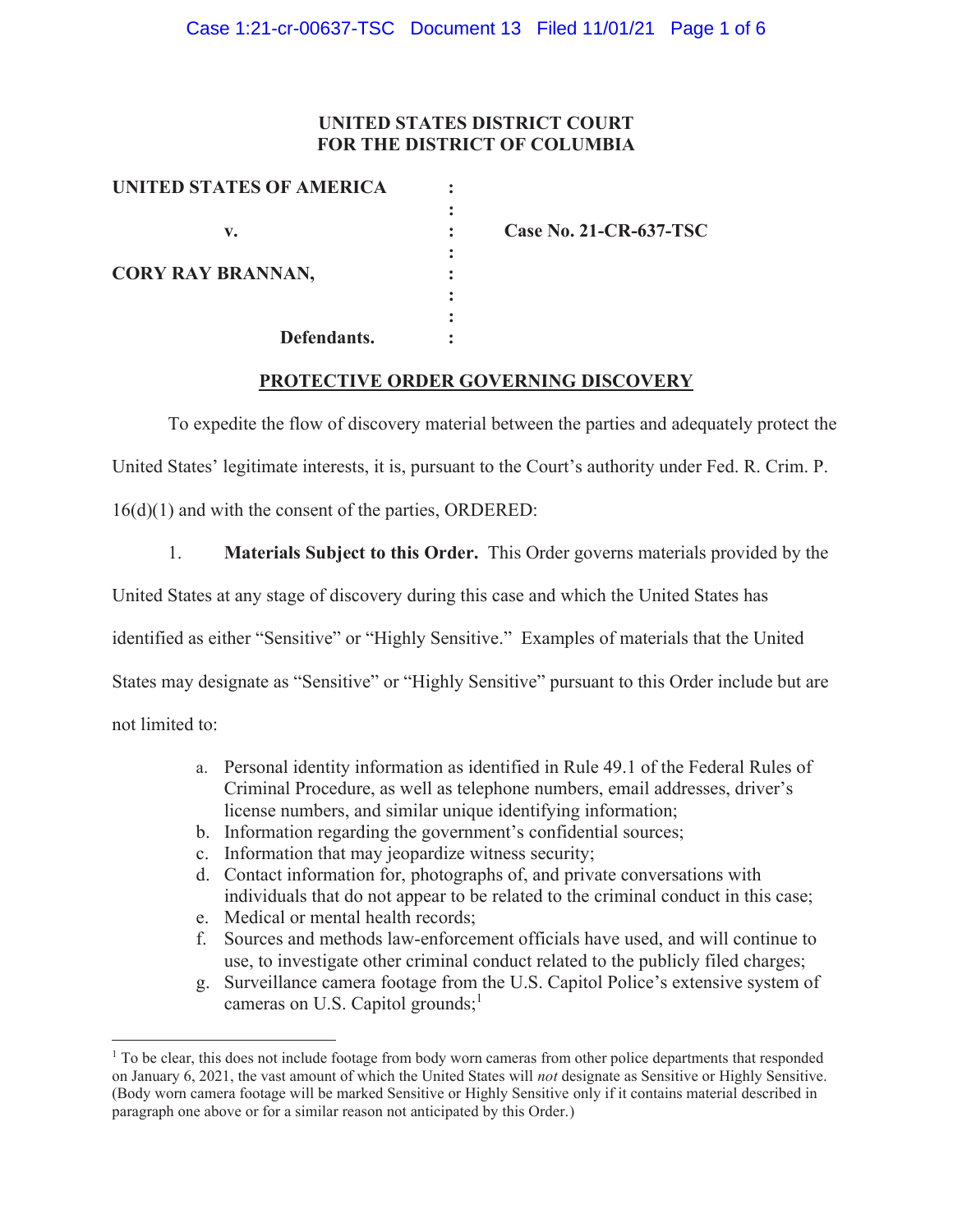- h. Repair estimates from the Architect of the Capitol;
- i. Materials designated as "security information" pursuant 2 U.S.C. §1979; and
- j. Tax returns or tax information.

This Order will not be used to designate materials as Sensitive or Highly Sensitive unless such designation is necessary for one of the reasons stated in this paragraph or for a similar reason not anticipated by this Order. The government agrees to make every effort to provide discovery in a manner that will allow for most discovery to be produced without such designations.

2. **Defendant.** Any reference to "Defendant" herein refers individually to each

defendant identified in the caption above.

3. **Legal Defense Team.** The "legal defense team" includes defense counsel

(defined as counsel of record in this case, including any post-conviction or appellate counsel)

and any attorneys, investigators, paralegals, support staff, and expert witnesses who are advising

or assisting defense counsel in connection with this case.

## 4. **Rules for the Handling of Sensitive and Highly Sensitive Materials.**

- a. **Limitations on Use.** Defendant and the legal defense team may use Sensitive and Highly Sensitive discovery materials solely in connection with the defense of this case and any other case connected to the events at the United States Capitol on January 6, 2021, including any post-conviction or appellate litigation, and for no other purpose, and in connection with no other proceeding, without further order of this Court.
- b. **Limitations on Dissemination.** No Sensitive or Highly Sensitive materials, or the information contained therein, may be disclosed to any persons other than Defendant, the legal defense team, or the person to whom the Sensitive or Highly Sensitive information solely and directly pertains or his/her counsel, without agreement of the United States or prior authorization from the Court.
- c. **Limitations on Reproduction.** Defendant, the legal defense team, and authorized persons shall not copy or reproduce the Sensitive or Highly Sensitive materials except in order to provide copies of the materials for use in connection with this case by Defendant, the legal defense team, the person to whom the Sensitive or Highly Sensitive information solely and directly pertains or his/her counsel, and other persons to whom the Court may authorize disclosure (collectively, "authorized persons").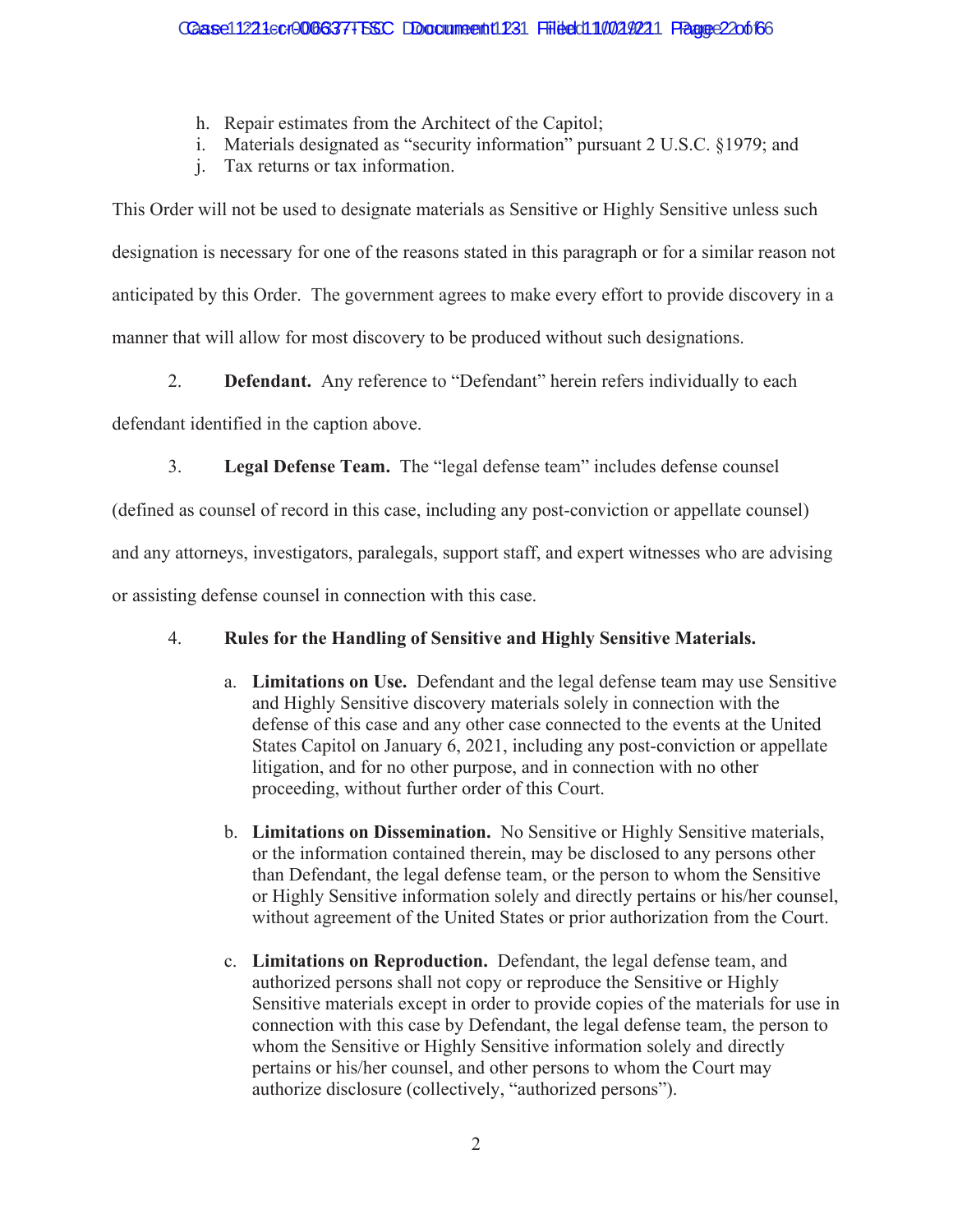If defense counsel provides Defendant access to Sensitive or Highly Sensitive materials, defense counsel must advise Defendant that Defendant may not record any personal identity information as identified in Rule 49.1 of the Federal Rules of Criminal Procedure or any telephone numbers, email addresses, driver's license numbers, and similar unique identifying information. By signing the attached affirmation, Defendant agrees not to do so.

Copies and reproductions, and any notes or records made in relation to the contents of the Sensitive and Highly Sensitive materials, are to be treated in the same manner as the original materials.

- d. **Court Filings.** Absent prior agreement by the parties or permission from the Court, no party shall disclose materials designated as Sensitive or Highly Sensitive in any public filing with the Court. Such materials shall be submitted under seal in accordance with Local Criminal Rule 49(f)(6). The Clerk of Court shall accept for filing under seal any filings made in compliance with that Rule and so marked by the parties pursuant to this Order.
- e. **Court Hearings.** The restrictions in this Order shall not limit either party in the use of the materials in judicial proceedings in this case. The procedures for use of designated Sensitive and Highly Sensitive materials during any hearing or the trial of this matter shall be determined by the parties and the Court in advance of the hearing or trial. No party shall disclose materials designated Sensitive or Highly Sensitive in open court without agreement by the parties that such materials may be disclosed in open court or prior authorization by the Court.

## 5. **Additional Rules for Handling of Sensitive Materials.** The following

additional terms apply to Sensitive materials:

a. **Storage.** Sensitive materials must be maintained in the custody and control of Defendant, the legal defense team, and authorized persons. This restriction shall not apply to the person to whom the Sensitive information solely and directly pertains or his/her attorney.

## 6. **Additional Rules for Handling of Highly Sensitive Materials.** The following

additional rules apply to Highly Sensitive materials:

a. **Additional Limitations on Dissemination.** Defense counsel may not provide a copy of Highly Sensitive materials to Defendant or permit Defendant to view such materials unsupervised by defense counsel or an attorney, investigator, paralegal, or support staff person employed by defense counsel.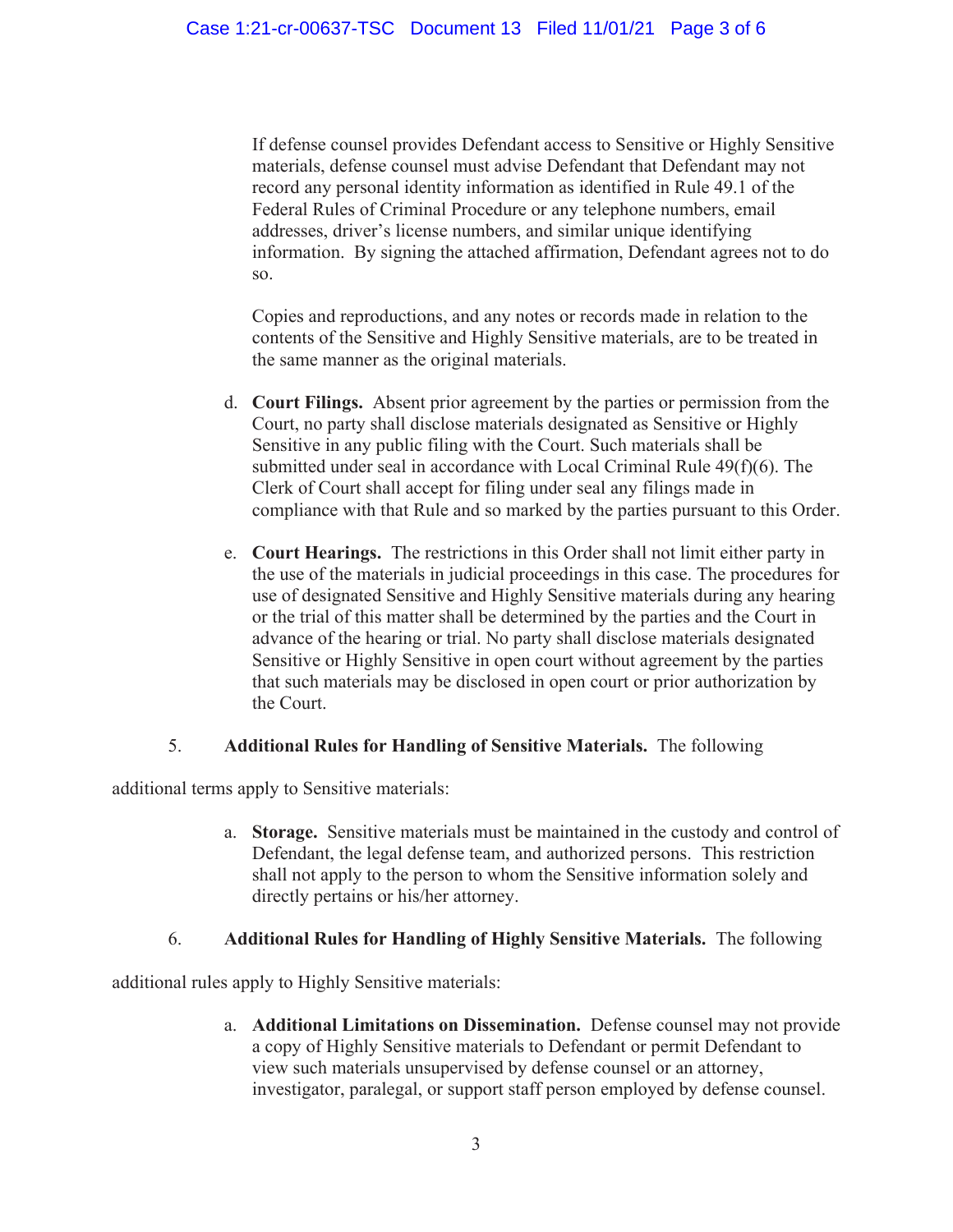The parties agree that defense counsel or an attorney, investigator, paralegal, or support staff person employed by defense counsel, may supervise Defendant by allowing access to Highly Sensitive materials through a cloudbased delivery system that permits Defendant to view the materials but does not permit Defendant the ability to download; provided that, prior to doing so, defense counsel first provides notice to the United States and allow the United States to file an objection with the Court if no agreement is reached.

- b. **Additional Limitations on Reproduction.** Counsel agrees that prior to showing materials to Defendant designated as Highly Sensitive, counsel or an attorney, investigator, paralegal, or support staff person employed by defense counsel will read Defendant the relevant parts of this Order, and remind Defendant of the consequences of violating the Order. If Defendant takes notes regarding Highly Sensitive materials, counsel or an attorney, investigator, paralegal, or support staff person employed by defense counsel must take reasonable steps to determine whether Defendant has copied any personal identity information as identified in Rule 49.1 of the Federal Rules of Criminal Procedure or any telephone numbers, email addresses, driver's license numbers, and similar unique identifying information.
- c. **Storage.** Highly Sensitive materials must be maintained in the custody and control of the legal defense team and authorized persons. This restriction shall not apply to the person to whom the Highly Sensitive information solely and directly pertains or his/her attorney.

7. **Viewing by Incarcerated Defendants.** If Defendant is in the custody of the

United States Marshals Service, defense counsel is authorized to provide a copy of discovery materials to the appropriate point of contact so that the defendant can view the discovery materials, subject to the terms of this Order.

8. **Disputes.** The parties shall make a good faith effort to resolve any dispute about a sensitivity designation before requesting the Court's intervention. The United States may agree to remove or reduce a sensitivity designation without further order of this Court. Whenever the redaction of specified information will resolve the basis for which a sensitivity designation was applied, the United States will agree to redaction, and such redaction will render the materials no longer subject to this Order. Any agreement to reduce or remove a sensitivity designation or to redact specific information shall be memorialized in writing.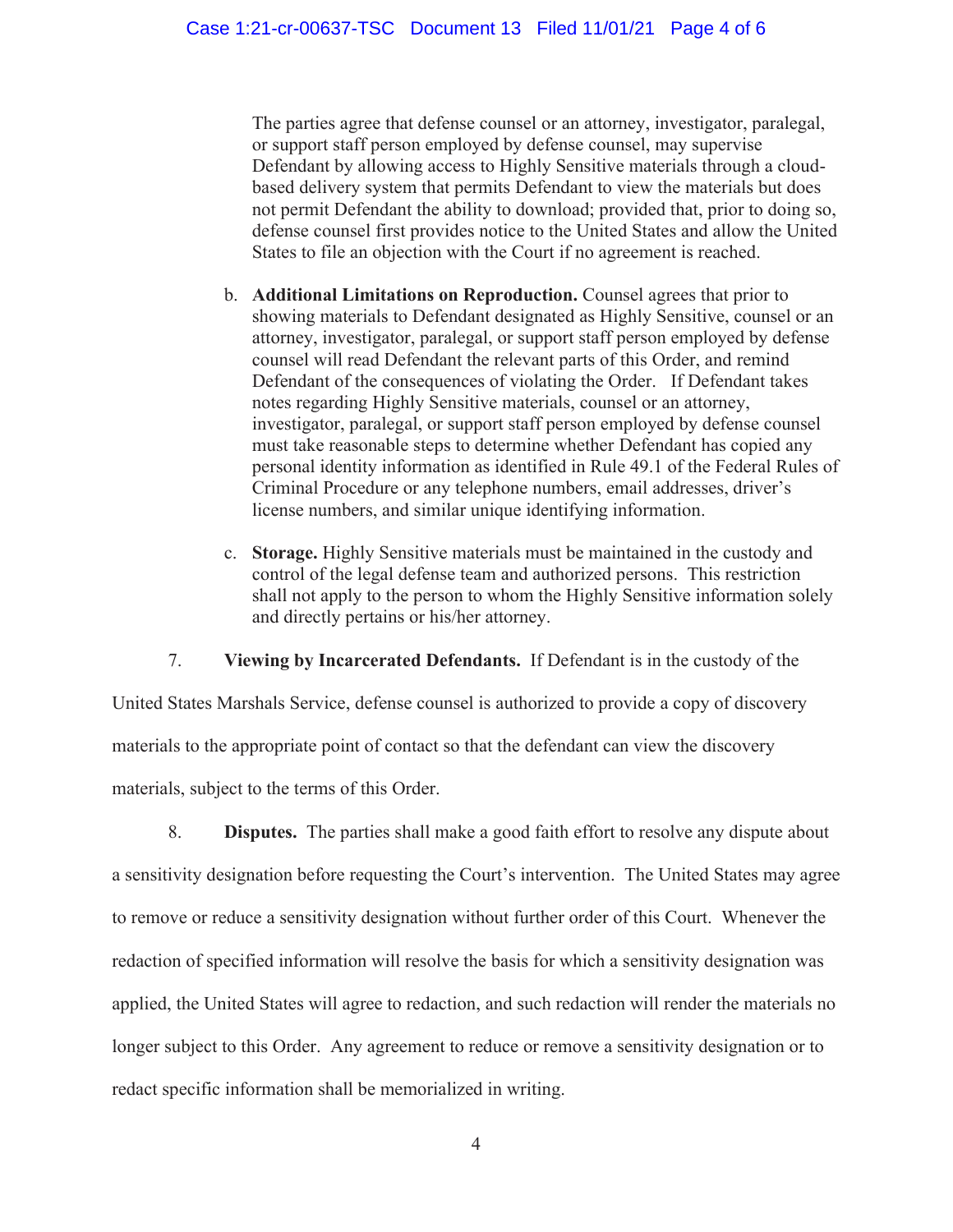#### Case 1:21-cr-00637-TSC Document 13 Filed 11/01/21 Page 5 of 6

9. **Modification Permitted.** Nothing in this Order shall prevent any party from seeking modification of this Order nor prevent the defense from contesting a sensitivity designation. The parties agree that the burden of demonstrating the need for a protective order remains with the government at all times.

10. **Failure not Waiver.** The failure by the United States to designate any materials as Sensitive or Highly Sensitive upon disclosure shall not constitute a waiver of the United States' ability to later designate the materials as Sensitive or Highly Sensitive but the government must separately identify and memorialize the changed status of those materials in writing.

11. **Automatic Exclusions from this Order.** This Order does not apply to materials that:

- a. Are, or later become, part of the public court record, including materials that have been received in evidence in this or other public trials or hearings;
- b. Were derived directly from Defendant or that pertain solely to Defendant. Examples of such materials include Defendant's own financial records, telephone records, digital device downloads, social media records, electronic communications, arrest records, and statements to law enforcement;<sup>2</sup> and
- c. Materials that the defense obtains by means other than discovery.
- 12. **Government's Discovery Obligations.** Nothing in this Order modifies the

United States' obligations at any stage of discovery in this case pursuant to Federal Rules of

Criminal Procedure 16 and 26.2, Local Criminal Rule 5.1, 18 U.S.C. § 3500 (the Jencks Act),

and the government's general obligation to produce exculpatory and impeachment information in

criminal cases.

 $2$  Discoverable materials that were derived directly from Defendant or that pertain solely to Defendant are exempt from this Order regardless of whether the United States has designated any such materials as "Sensitive" or "Highly Sensitive" because the same materials are being provided or made available to co-defendants or other persons charged in connection with the events at the United States Capitol on January 6, 2021.